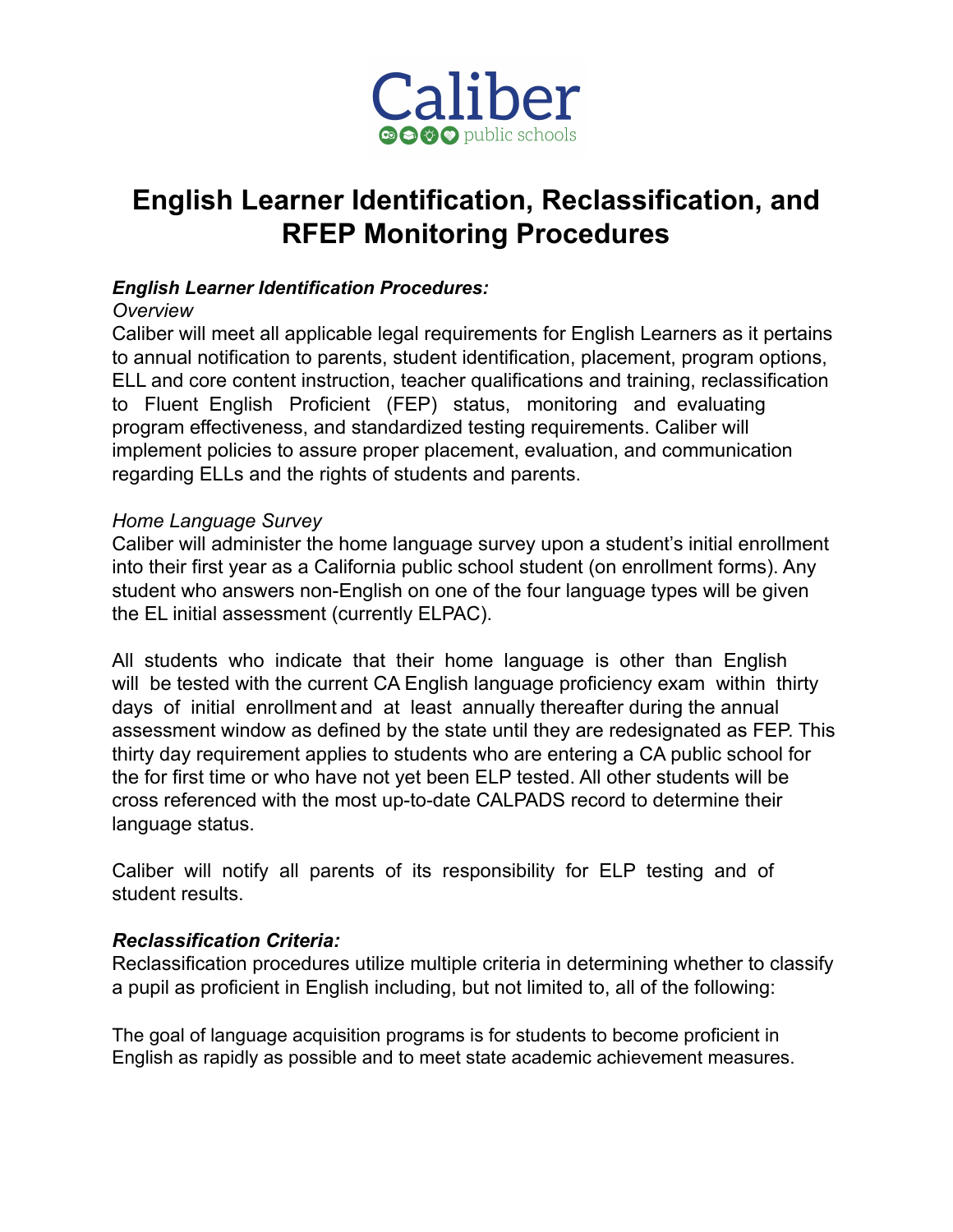

Caliber's exit (reclassification) criteria are listed below. (20 U.S.C. Section 6312[e][3][A][vi])

Reclassification procedures utilize multiple criteria in determining whether to classify a pupil as proficient in English including, but not limited to, all of the following:

| <b>Required Criteria</b><br>(California Education Code [EC]<br>Section 313[f]) | <b>LEA Criteria</b>                                                                                          |
|--------------------------------------------------------------------------------|--------------------------------------------------------------------------------------------------------------|
| <b>English Language Proficiency</b><br>Assessment                              | Overall score is level 4                                                                                     |
| <b>Teacher Evaluation</b>                                                      | <b>Student Oral Language Observation Matrix</b><br>(SOLOM) which can be available for review<br>upon request |
| <b>Parental Opinion and Consultation</b>                                       | Parents will be asked for opinion and<br>approval for reclassification                                       |
| Comparison of Performance in Basic<br><b>Skills</b>                            | <b>Above the 40th Percentile on NWEA MAP</b><br>Tests, and "nearly met" or above on ICA,<br>and/or SBAC      |

## *Reclassification Timeline and Procedures:*

Reclassification will occur several times throughout the year shortly after test scores are received for the final piece of exit criteria. The reclassification periods will occur after each round of ELPAC, NWEA MAP, and SBAC testing as follows: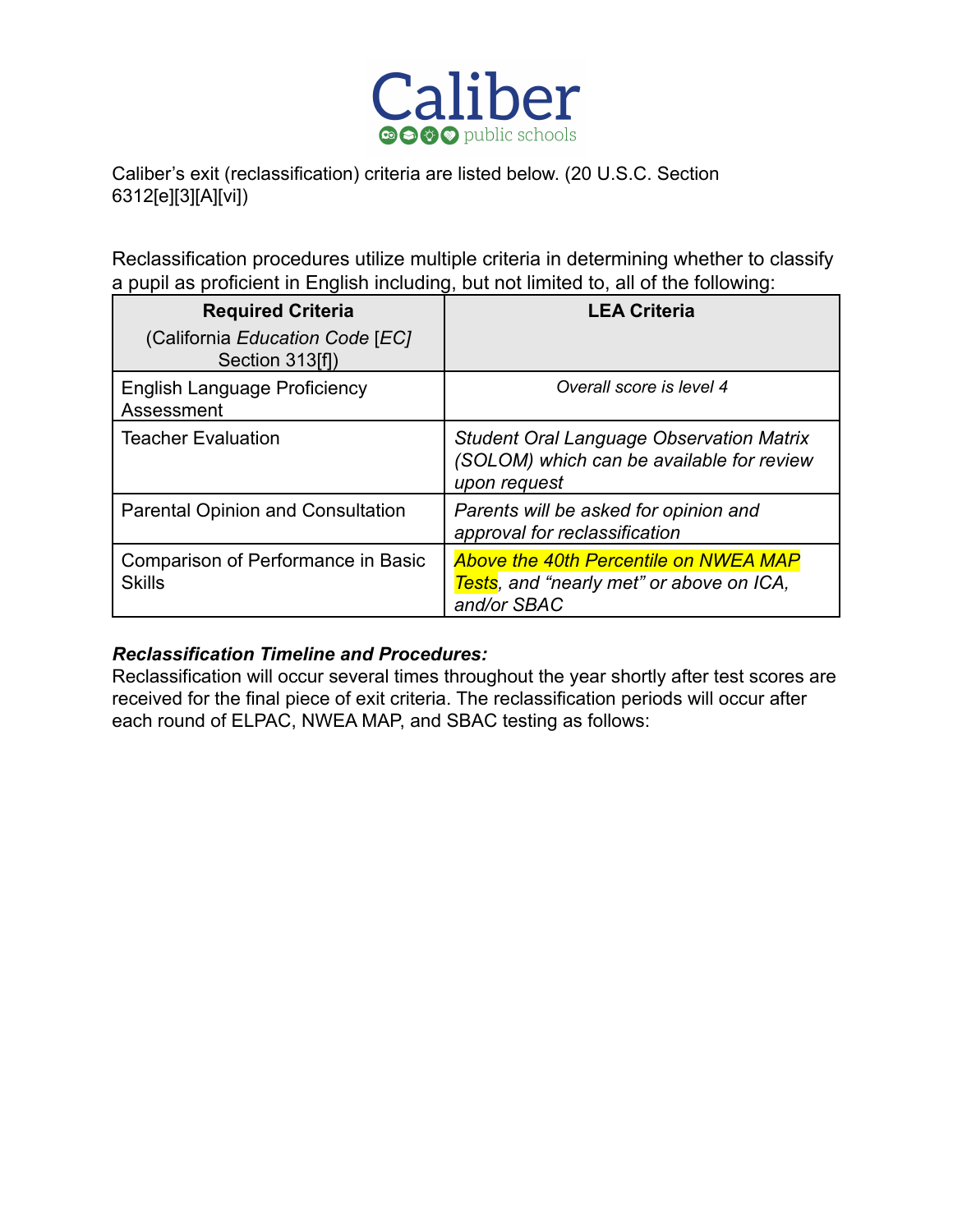

| <b>Time</b>      | <b>ELPAC Criterion Used</b>            | <b>Basic Skills Assessments Used</b> |
|------------------|----------------------------------------|--------------------------------------|
| Fall             | <b>Prior Spring Summative</b>          | • Prior Spring Summative             |
| Reclassification | <b>ELPAC</b>                           | <b>SBAC</b>                          |
|                  |                                        | <b>Prior Spring MAP</b><br>$\bullet$ |
| (October)        |                                        | <b>Fall MAP</b>                      |
|                  |                                        | <b>Fall STEP</b><br>$\bullet$        |
| Winter           | <b>Prior Spring Summative</b>          | Winter MAP<br>$\bullet$              |
| Reclassification | <b>ELPAC</b>                           | <b>SBAC ICA</b><br>$\bullet$         |
| (March)          | OR.                                    |                                      |
|                  | <b>Current Year ELPAC</b><br>Summative |                                      |
| Spring           | <b>Current Year ELPAC</b>              | <b>Spring MAP</b><br>$\bullet$       |
| Reclassification | Summative                              | <b>Spring STEP</b>                   |
| (June            |                                        | <b>Spring Summative SBAC</b>         |

At each of these points, Caliber will evaluate all students who have met the minimum threshold on the ELPAC test and determine if they have met the additional requirements for reclassification. Parents will be notified if students have a change in status.

Each reclassified student will have a reclassification form (see attached) that will be held in their cumulative folder.

## *RFEP Monitoring Procedures:*

Reclassified students will be monitored annually for at least 4 years after reclassification date. This will occur on the same schedule as outlined in the calendar above for reclassification of current ELs. For example, at the same time that ELs are being evaluated for reclassification in the fall, RFEP's progress will be monitored as well. The same will be true in the winter and spring.

The RFEP monitoring will include the following Caliber personnel each time it occurs:

- The Caliber Schools data team will pull reports on the academic progress of RFEP students and analyze which students are making appropriate progress versus which may require additional support and attention. Reports will be provided to the School Leader(s) of each school.
- The Caliber Schools data team will also generate detailed progress reports for all RFEP students who are identified as possibly requiring additional support and attention.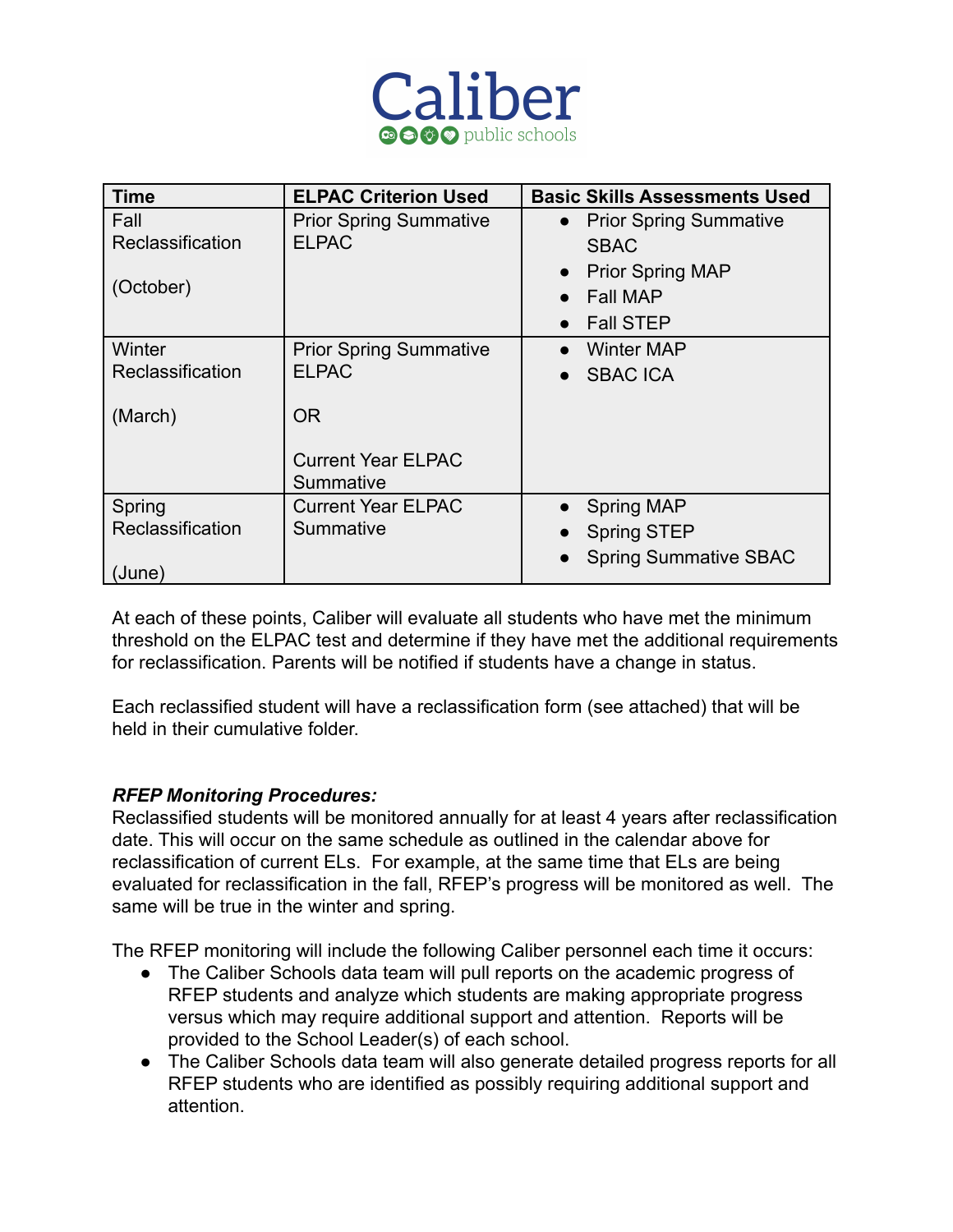

- School Leaders will share the reports with relevant school staff including teachers, instructional coaches, teaching assistants, and others (e.g., Special Education staff if the student has an IEP).
- Teachers will analyze data and track progress of their RFEP students by keeping records of students that are in their class (for example, by identifying them on daily lesson plans, rotations, and pullouts) to ensure they are staying on track.
- Teachers who require support will be able to rely on their instructional coaches, the School Leaders, and the EL-specific PD that is being provided to staff.
- Academic supports/interventions for RFEP students who need additional support will be tailored to each student's needs. The principles that will guide our additional support include the following:
	- Integration: We strive for maximum integration without sacrificing LTEL support.
	- Active engagement: LTELs become active participants in their own education.
	- Rigor, relevance, and relationships: We provide LTELS with rigorous and relevant curriculum with supportive adults.
	- Language, literacy, and academics: We provide LTELS with language development, literacy development and a program that addresses the academic gaps they have accrued.
	- Urgency: We focus urgently on LTEL progress.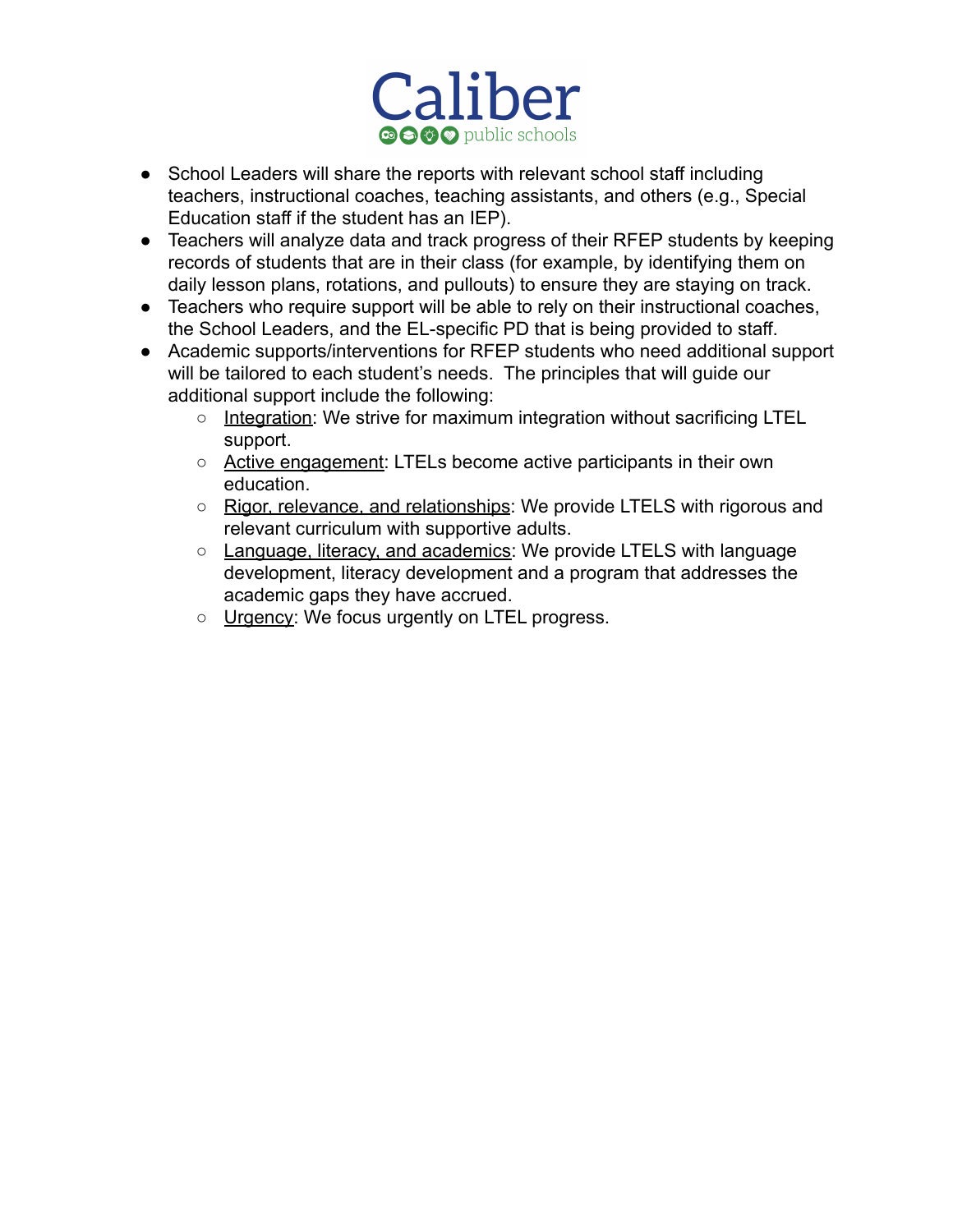

# **Procedimientos de identificación, reclasificación y seguimiento de RFEP**

## *Procedimientos de identificación:*

## *Descripción general*

De los aprendices de inglés, Caliber cumplirá con todos los requisitos legales aplicables para los aprendices de inglés en lo que respecta a la notificación anual a los padres, la identificación de los estudiantes, la ubicación, las opciones de programas, ELL y la instrucción de contenido básico, el maestro calificaciones y capacitación, reclasificación a nivel de dominio fluido del inglés (FEP), monitoreo y evaluación de la efectividad del programa y requisitos de exámenes estandarizados. Caliber implementará políticas para asegurar la colocación, evaluación y comunicación adecuadas con respecto a los estudiantes ELL y los derechos de los estudiantes y los padres.

## *Encuesta sobre el idioma del hogar*

Caliber administra la encuesta sobre el idioma del hogar en el momento de la inscripción inicial del estudiante en su primer año como estudiante de una escuela pública de California (en los formularios de inscripción). Cualquier estudiante que responda con no-inglés en uno de los cuatro tipos de idiomas recibirá la evaluación inicial de EL (actualmente ELPAC).

Todos los estudiantes que indiquen que su idioma materno no es el inglés serán evaluados con el examen actual de dominio del idioma inglés de CA dentro de los treinta días posteriores a la inscripción inicial y al menos una vez al año a partir de entonces durante la ventana de evaluación anual según lo define el estado hasta que sean designados como FEP. Este requisito de treinta días se aplica a los estudiantes que ingresan a una escuela pública de California por primera vez o que aún no han sido evaluados por ELP. Todos los demás estudiantes serán referenciados con el registro CALPADS más actualizado para determinar el estado de su idioma.

Caliber notificará a todos los padres de su responsabilidad por las pruebas ELP y los resultados de los estudiantes.

*Criterios de reclasificación:*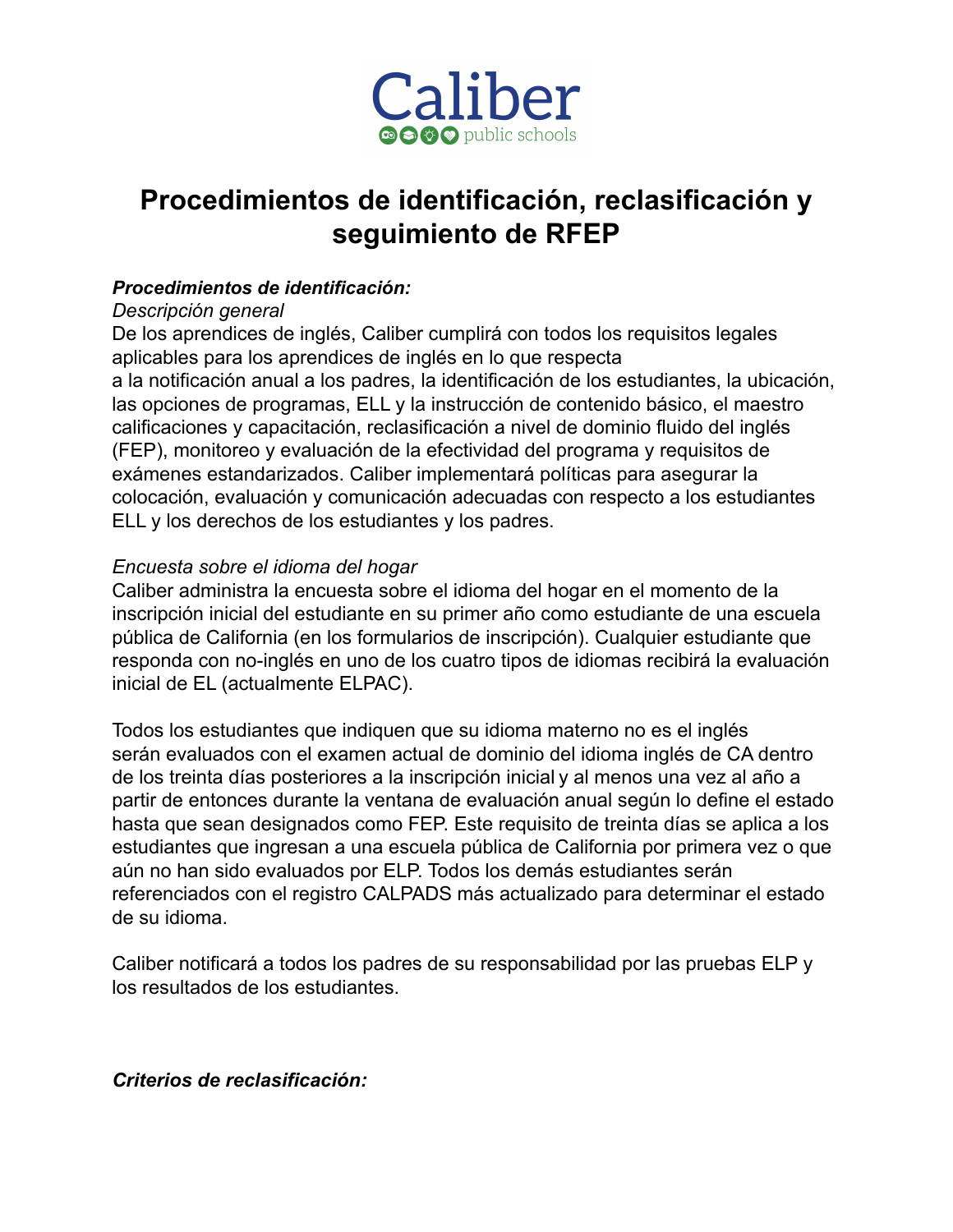

Los procedimientos de reclasificación utilizan varios criterios para determinar si se debe clasificar a un alumno como competente en inglés, incluidos, entre otros, todos los siguientes:

El objetivo de los programas de adquisición del idioma es que los estudiantes dominen el inglés lo más rápido posible y para cumplir con las medidas estatales de rendimiento académico. Los criterios de salida (reclasificación) de Caliber se enumeran a continuación. (20 USC Sección 6312 [e] [3] [A] [vi]) Los

procedimientos de reclasificación utilizan múltiples criterios para determinar si clasificar a un alumno como competente en inglés, incluidos, entre otros, todos los siguientes:

| <b>Criterios requeridos</b><br>(California Código de Educación [EC] | <b>Criterios LEA</b>                                                                                                           |
|---------------------------------------------------------------------|--------------------------------------------------------------------------------------------------------------------------------|
| Sección 313 [f])                                                    |                                                                                                                                |
| Evaluación del dominio del idioma<br>inglés                         | La puntuación general es de nivel 4                                                                                            |
| Evaluación del maestro                                              | Matriz de observación del lenguaje oral del<br>estudiante (SOLOM) que puede estar<br>disponible para revisión previa solicitud |
| Opinión y consulta de los padres                                    | Se pedirá opinión a los padres y aprobación<br>para la reclasificación.                                                        |
| Comparación de desempeño en<br>habilidades básicas                  | Por Encima del percentil 40 en las pruebas<br><b>NWEA MAP</b> y "casi cumplido" o superior en<br>ICAy / o SBAC.                |

#### *Cronograma y procedimientos de reclasificación:*

La reclasificación se producirá varias veces durante el año, poco después de los puntajes de las pruebas se reciben para la pieza final de los criterios de salida. Los períodos de reclasificación ocurrirán después de cada ronda de pruebas ELPAC, NWEA MAP y SBAC de la siguiente manera: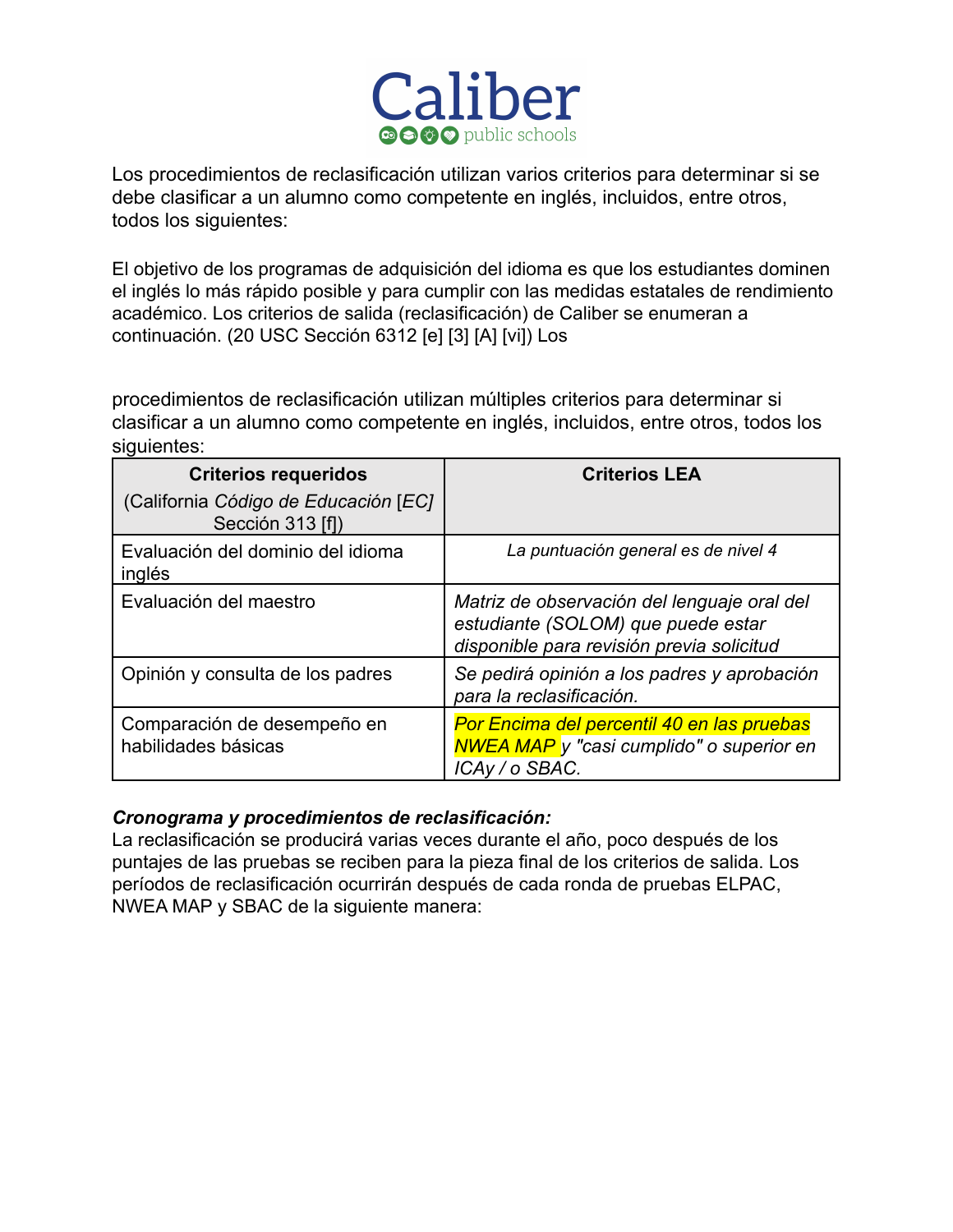

| <b>Tiempo</b>      | <b>ELPAC Criterio Usado</b>          | <b>Evaluaciones de habilidades</b><br>básicas Usado |
|--------------------|--------------------------------------|-----------------------------------------------------|
| Reclasificación de | <b>ELPAC Sumativo de</b>             | • ELPAC Sumativo de                                 |
| otoño              | Primavera anterior                   | Primavera anterior                                  |
| (octubre)          |                                      | MAP de primavera anterior<br>$\bullet$              |
|                    |                                      | MAP del otoño<br>$\bullet$                          |
|                    |                                      | $\bullet$ STEP del otoño                            |
| Reclasificación de | <b>ELPAC Sumativo de</b>             | MAP del invierno<br>$\bullet$                       |
| invierno           | Primavera anterior                   | <b>SBAC ICA</b>                                     |
| (Marzo)            | O                                    |                                                     |
|                    | Sumativa del ELPAC del<br>año actual |                                                     |
| Reclasificación de | Sumativa del ELPAC del               | MAP de la primavera<br>$\bullet$                    |
| primavera          | año actual                           | STEP de la primavera<br>$\bullet$                   |
| (junio)            |                                      | SBAC sumativo de la<br>$\bullet$<br>primavera       |

En cada uno de estos puntos, Caliber evaluará a todos los estudiantes que hayan alcanzado el umbral mínimo en la prueba ELPAC y determinará si han cumplido con los requisitos adicionales para la reclasificación. Los padres serán notificados si los estudiantes tienen un cambio de estado.

Cada estudiante reclasificado tendrá un formulario de reclasificación (ver adjunto) que se guardará en su carpeta acumulativa.

#### *Procedimientos de monitoreo de RFEP:*

Los estudiantes reclasificados serán monitoreados anualmente durante al menos 4 años después de la fecha de reclasificación. Esto ocurrirá en el mismo horario que se describe en el calendario anterior para la reclasificación de los estudiantes EL actuales. Por ejemplo, al mismo tiempo que se evalúa a los EL para su reclasificación en el otoño, también se monitorea el progreso de la RFEP. Lo mismo ocurrirá en invierno y primavera.

El monitoreo del RFEP incluirá al siguiente personal de Caliber cada vez que ocurra:

● El equipo de datos de Caliber Schools generará informes sobre el progreso académico de los estudiantes de RFEP y analizará qué estudiantes están logrando un progreso apropiado en comparación con los que pueden requerir